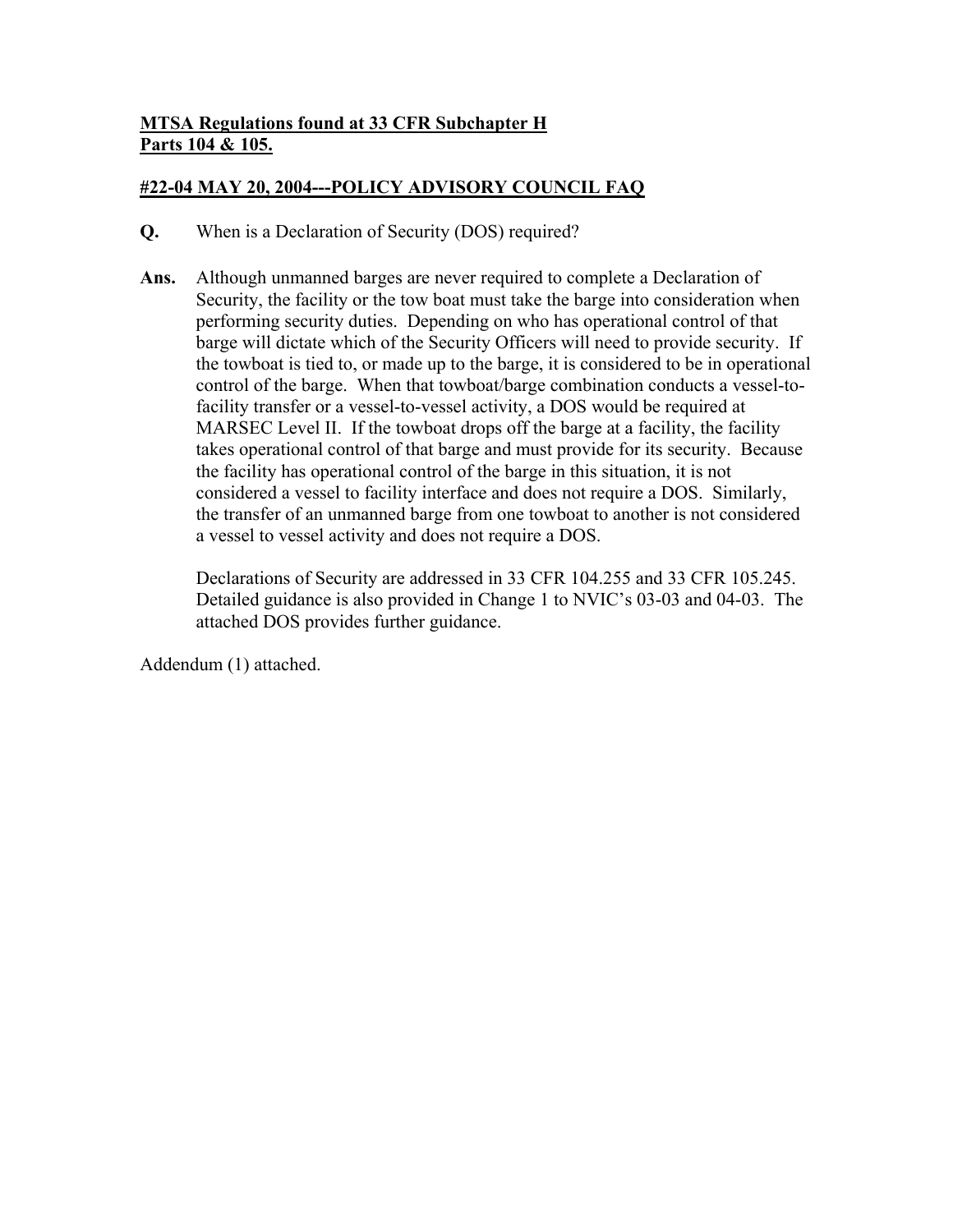#### **Addendum (1) DECLARATION OF SECURITY (DOS) APPLICABILITY DECISION TOOL**

This tool is designed to assist facility and vessel owners/operators in determining the need to execute a Declaration of Security (DoS) mandated by 33 CFR Parts 104 and 105.

### **Addendum (1) DECLARATION OF SECURITY (DoS) APPLICABILITY DECISION TOOL**

#### **TABLE 1 -** VESSEL / FACILITY CATEGORY DECISION MATRIX **CAT**

| Cruise Ship                        | A                |                     |   |
|------------------------------------|------------------|---------------------|---|
|                                    | CDC <sub>2</sub> | Manned <sup>3</sup> | B |
| 33 CFR 104<br>Applicable           |                  | Unmanned            | C |
| Vessel / Barge                     | Non-             | Manned              | D |
|                                    | CDC              | Unmanned            | F |
| Not 33 CFR 104<br>Applicable       | Manned           | F                   |   |
| Vessel / Barge                     | Unmanned         | G                   |   |
| 33 CFR 105 Applicable Facility     | н                |                     |   |
| Non 33 CFR 105 Applicable Facility |                  |                     |   |
| <b>Barge Fleeting Facility</b>     | J.               |                     |   |

 $\overline{a}$ 

This tool is designed to assist facility and vessel owners/operators in determining the need to execute a Declaration of Security (DoS) mandated by 33 CFR Parts 104 and 105.

**Step 1** – Utilizing Table 1, assign a category (**CAT**) for each vessel or facility involved in the interface<sup>[1](#page-1-0)</sup>.

**Step 2** – Match the categories listed in Table 1 along the horizontal and vertical axes below in Table 2**.** It does not matter which axis is used.The appropriate (*intersecting*) cell indicates at which MARSEC Level a DoS would be appropriate. See Legend for further information.

<span id="page-1-0"></span> $1$  Interface means to engage in the transfer or movement of persons, cargo, stores, or provisions between a vessel and facility or a vessel and another vessel. See 33 CFR 101.105.<br><sup>2</sup> Vessels are considered to be "CDC" if they are corrying expose listed

<span id="page-1-1"></span><sup>&</sup>lt;sup>2</sup> Vessels are considered to be "CDC" if they are carrying cargoes listed in 33 CFR 160.204.

<span id="page-1-2"></span><sup>&</sup>lt;sup>3</sup> Vessels are considered "Manned" if a crew is required as per their Certificate of Inspection (COI). An unmanned barge remains "unmanned" regardless of Tankermen or towing vessel crew working aboard the vessel.